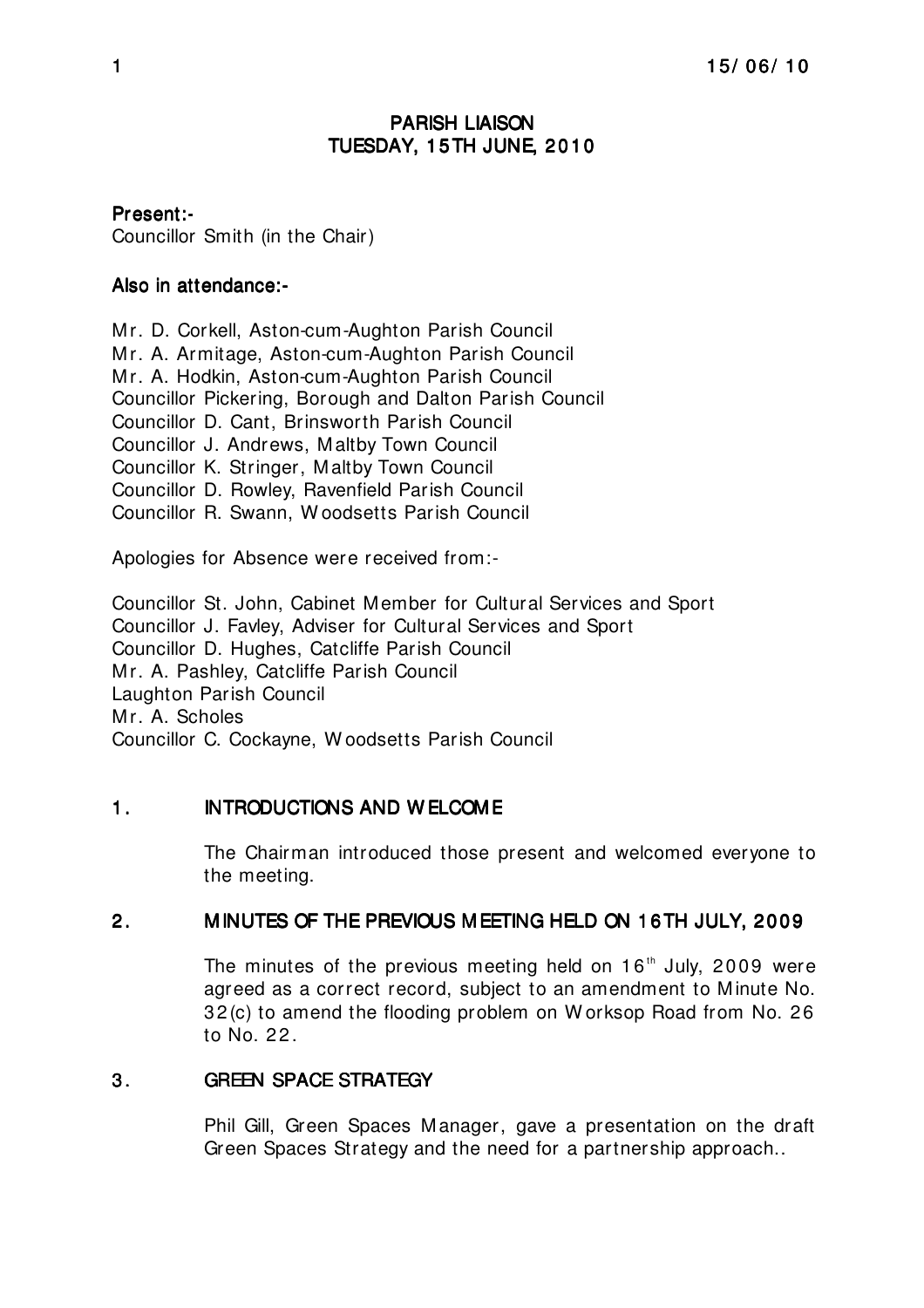The presentation drew specific attention to:-

- Why a Strategy was needed.
- Consultation.
- The Strategy's Vision.
- The Strategy's Aims.
- Green Space Grades.
- Provisional Hierarchy for Local Sites.
- Provisional Hierarchy for Neighbourhood Sites.
- Provisional Hierarchy for Borough Sites.
- Site Ownership, Management and Maintenance.
- Capital Investment.
- Revenue Budgets.
- Expenditure Comparison.
- Objectives  $1 8$ .
- The Coalition Programme for Government.

A discussion and a question and answer session ensued and the following issues were raised and subsequently clarified:-

- Whether the Green Spaces Strategy also covered playing pitches as well as recreational and play areas.
- Difficulty in establishing ownership for some green spaces.
- Realistic balance of meeting housing targets and maintaining green spaces.
- Need to retain and maintain green belt areas around Rotherham.
- Need to identify some sites in the Local Development Framework as green space, such as the Muddies at Maltby.
- Inclusion of woodland areas in the Green Spaces Strategy.
- Review of the Green Space By-Laws in respect of cyclists and horse riders and appropriate liaison with relevant groups.

Agreed:- That Phil Gill be thanked for his informative presentation.

## 4. PURCHASE OF GRIT BINS BY PARISH COUNCILS

Further to Minute No. M32 of the joint meeting of the Cabinet Members for Economic Development, Planning and Transportation and Streetpride, consideration was given to the agreement that Parish Councils could purchase their own salt bins on highways within the parished areas subject to appropriate conditions.

Discussion ensued on the possibility of an agreement being entered into with the Council for them to refill salt bins should salt be purchased.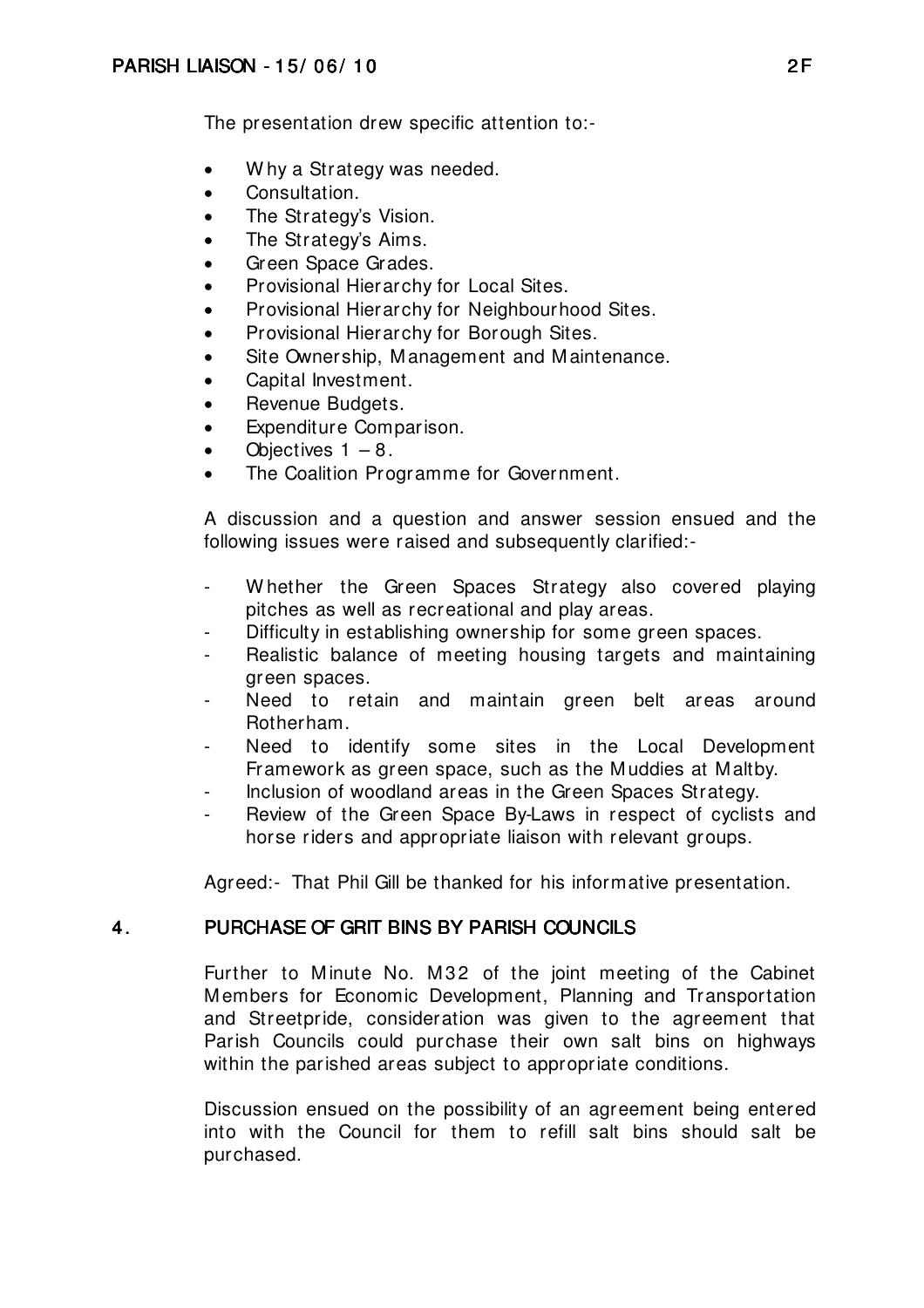The Strategic Director agreed to seek further information about the cost of the salt bins, locations and whether it was possible for an agreement to be entered into.

Resolved:- That further information be provided to Parish Councils regarding Parish owned salt bins in due course.

## 5. SPEED LIMIT REVIEW

Ian Ashmore, Principal Traffic Officer, gave a presentation on the review of speed limits to Class A and B roads by the Local Highway Authority.

The presentation drew specific attention to:-

- Background and Aims of the Guidance issued by Government in 2006.
- South Yorkshire Speed Management Strategy.
- Carrying out the Review.
- The Results for Rotherham.
- The Audit Process.
- Implementing the Changes.

Ian Ashmore also provided further information on the seven speed limit areas which were to be reduced. These were:-

Ian Ashmore also provided further information on the seven speed limit areas which are proposed to be reduced, subject to the statutory consultation process. These are:-

- A618 Pleasley Road, W histon From a 40 mph to 30 mph.
- A631 Tickhill Road, Maltby Extension of the 30 mph into the 40 mph.
- A6023 W ath Road, Manvers From Derestricted to 40 mph.
- B6089 Stubbin Road, Rawmarsh From Derestricted 60 mph to 40 mph.
- B6098 Bolton Road, Manvers From Derestricted to 50 mph and 40 mph in two sections.
- ♦ B6410 W orrygoose Lane, W histon From Derestricted to 40 mph.
- B6059 Red Hill, Kiveton Park From a 40mph to 30mph

One area also proposed to be changed is Fishpond Lane, Braithwell, which is to change the boundary of the 30 mph sign to a more appropriate place.

Other areas that were recommended for change, which were not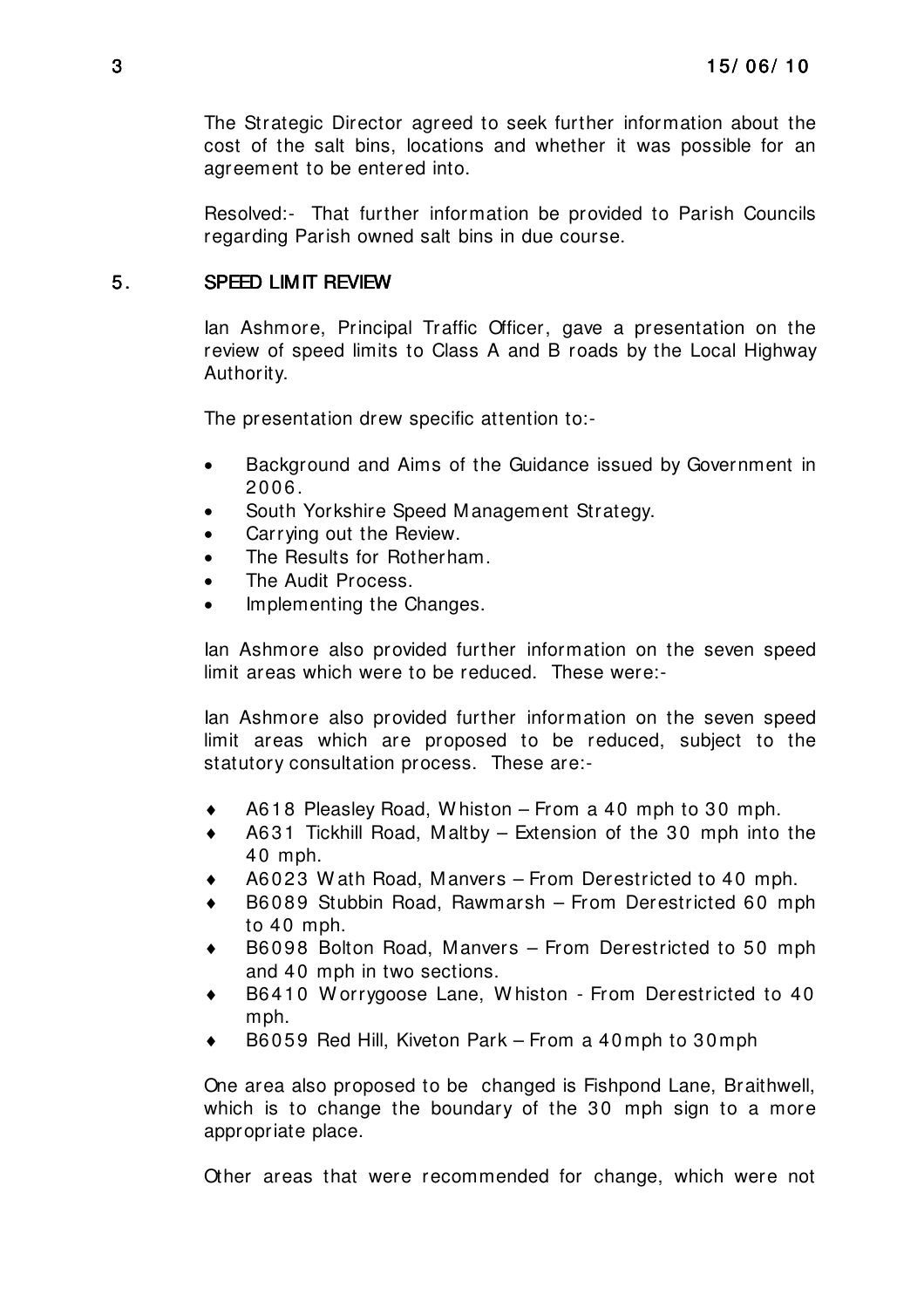agreed to when independently audited were:-

- ♦ Sections of the A629 Upper W ortley Road from Thorpe Hesley down to where changes to 30 mph.
- ♦ A6021 Broom Road, W ickersley from Brecks down to the Rugby Club.

A discussion and a question and answer session ensued and the following issues were raised and subsequently clarified:-

- Recommended speed limits should be adhered to and it should be the Police's responsibility to enforce, particularly on areas such as the A6021 Broom Road, W ickersley.
- Increased use of permanent speed cameras, such as those undertaking average speed checks.
- Whether the review would be extended to include Class C and unclassified roads.
- Speed limits outside schools.

Agreed:- That Ian Ashmore be thanked for his informative presentation.

## 6. ANY OTHER BUSINESS

(a) A representative from W oodsetts Parish Council asked for an update on the flooding situation on the W orksop Road (aka the Bullring), especially in respect of No. 22 who had contacted Kevin Barron, M.P.

 Andy Roddis from Streetpride had indicated that the problems were created because the drainage system could not take any increased flows.

 The Strategic Director confirmed that he would investigate the situation and respond in writing to the Parish Council direct.

(b) A representative from Brinsworth Parish Council referred to the recent Parish Boundary Review and asked why the Parish Council had not been informed that a further survey was to be undertaken by the Borough Council when one had been undertaken by the Parish.

 The Strategic Director confirmed that he would investigate the situation and asked that the relevant officer respond in writing to the Parish Council direct.

#### 7. CLOSING REMARKS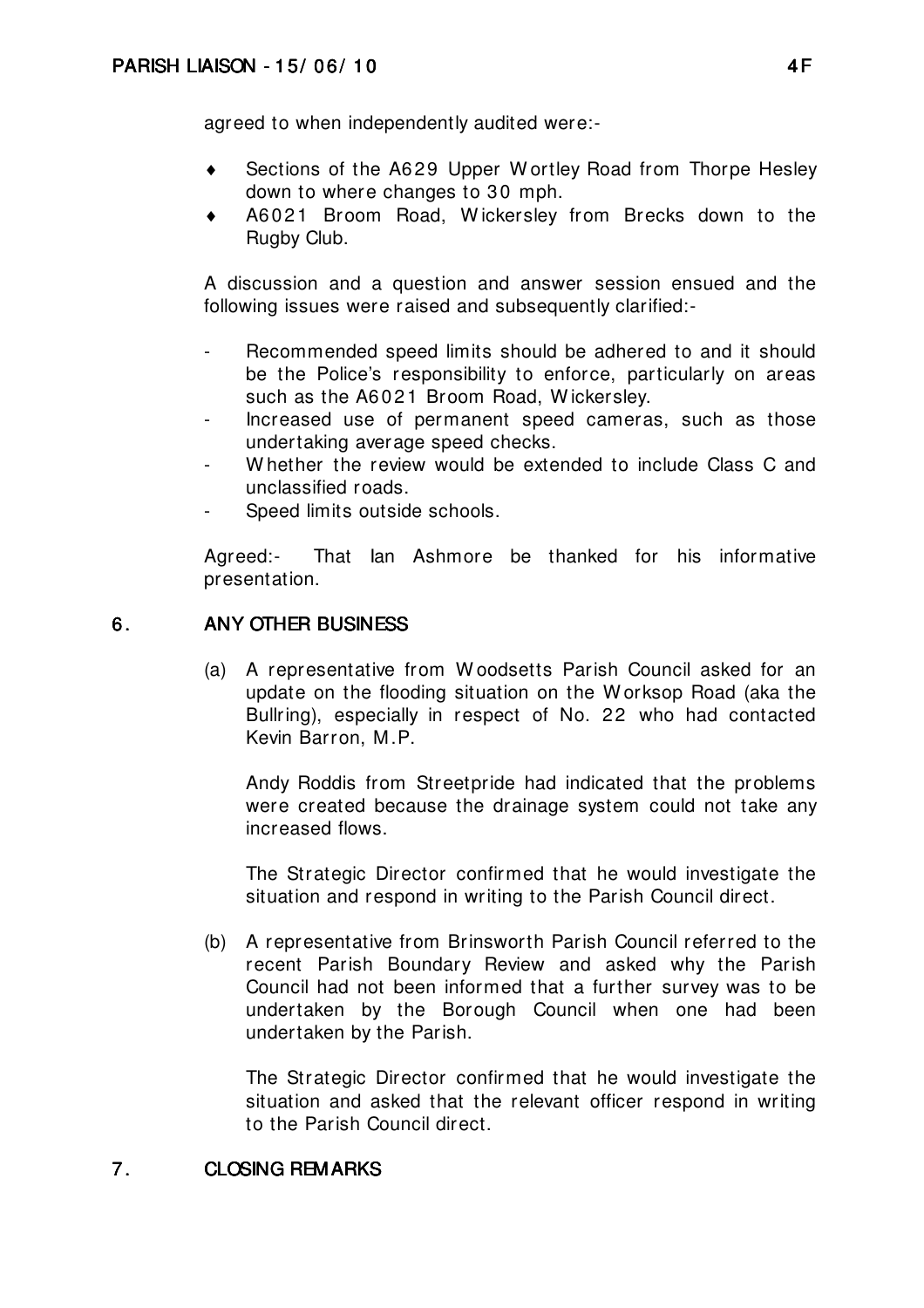Councillor Smith thanked the Parish Councils' representatives for their attendance and closed the meeting at 7.35 p.m.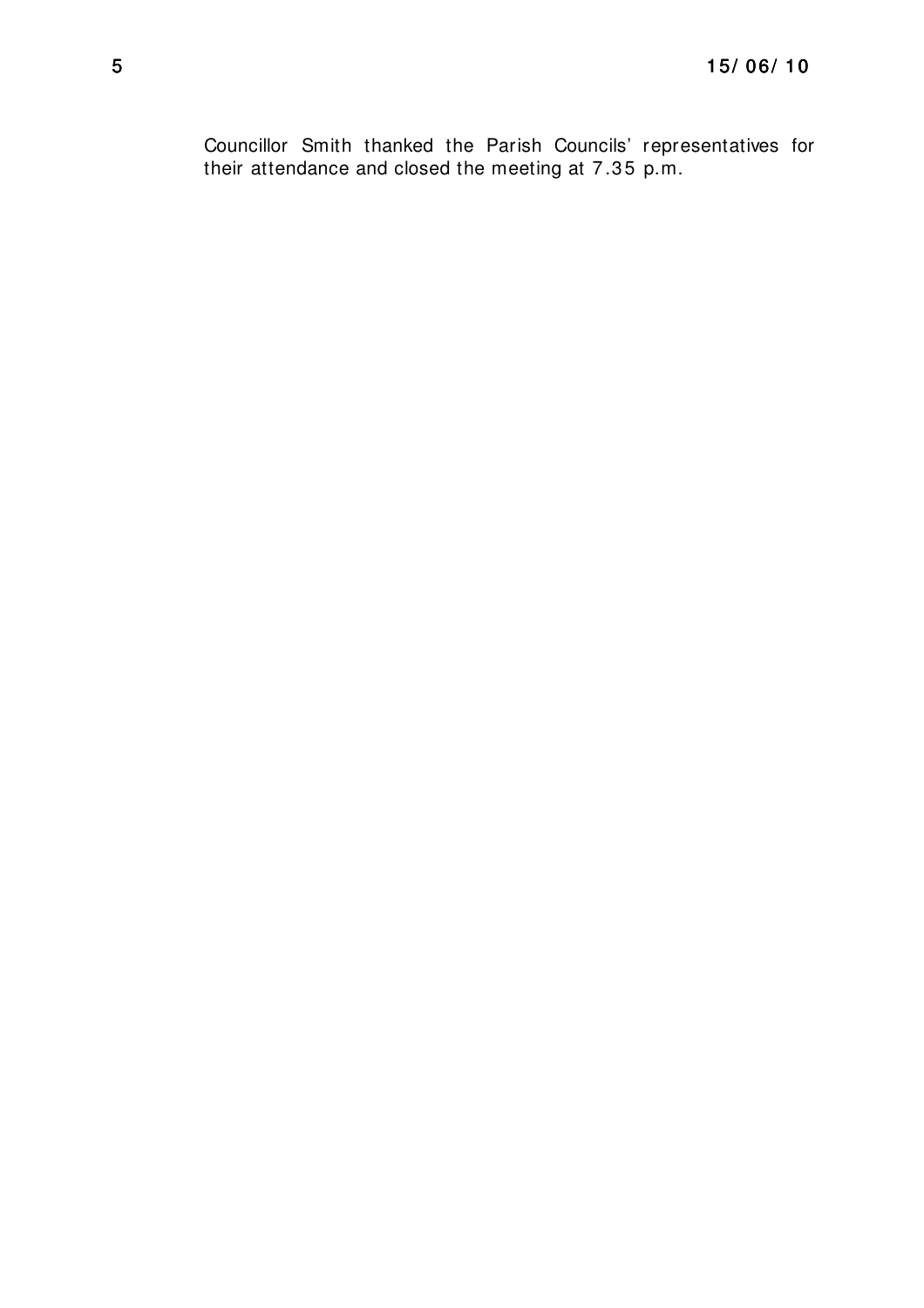## **ROTHERHAM BOROUGH COUNCIL – REPORT TO MEMBERS**

| $\mathbf{1}$ . | <b>Meeting:</b> | <b>REGENERATION AND DEVELOPMENT SERVICES</b><br>AND STREETPRIDE SERVICE                                         |
|----------------|-----------------|-----------------------------------------------------------------------------------------------------------------|
| 2.             | Date:           | <b>18 January 2010</b>                                                                                          |
| 3.             | Title:          | <b>REQUEST FROM A PARISH COUNCIL FOR</b><br>PERMISSION TO PROVIDE ADDITIONAL SALT BINS<br>ON THE PUBLIC HIGHWAY |
| 4.             | Directorate:    | <b>Environment and Development Services</b>                                                                     |

#### **5. Summary**

Outlines a request received from Harthill with Woodall Parish Council for permission to place out and subsequently maintain additional salt bins on public highways within the village.

# **6. Recommendations**

**That it be resolved that:** 

- **i) an agreement be entered into with Harthill with Woodall Parish Council for that Council to place out and maintain salt bins on highways within the parish subject to appropriate conditions, and**
- **ii) all other Parish and Town Councils be informed of the decision.**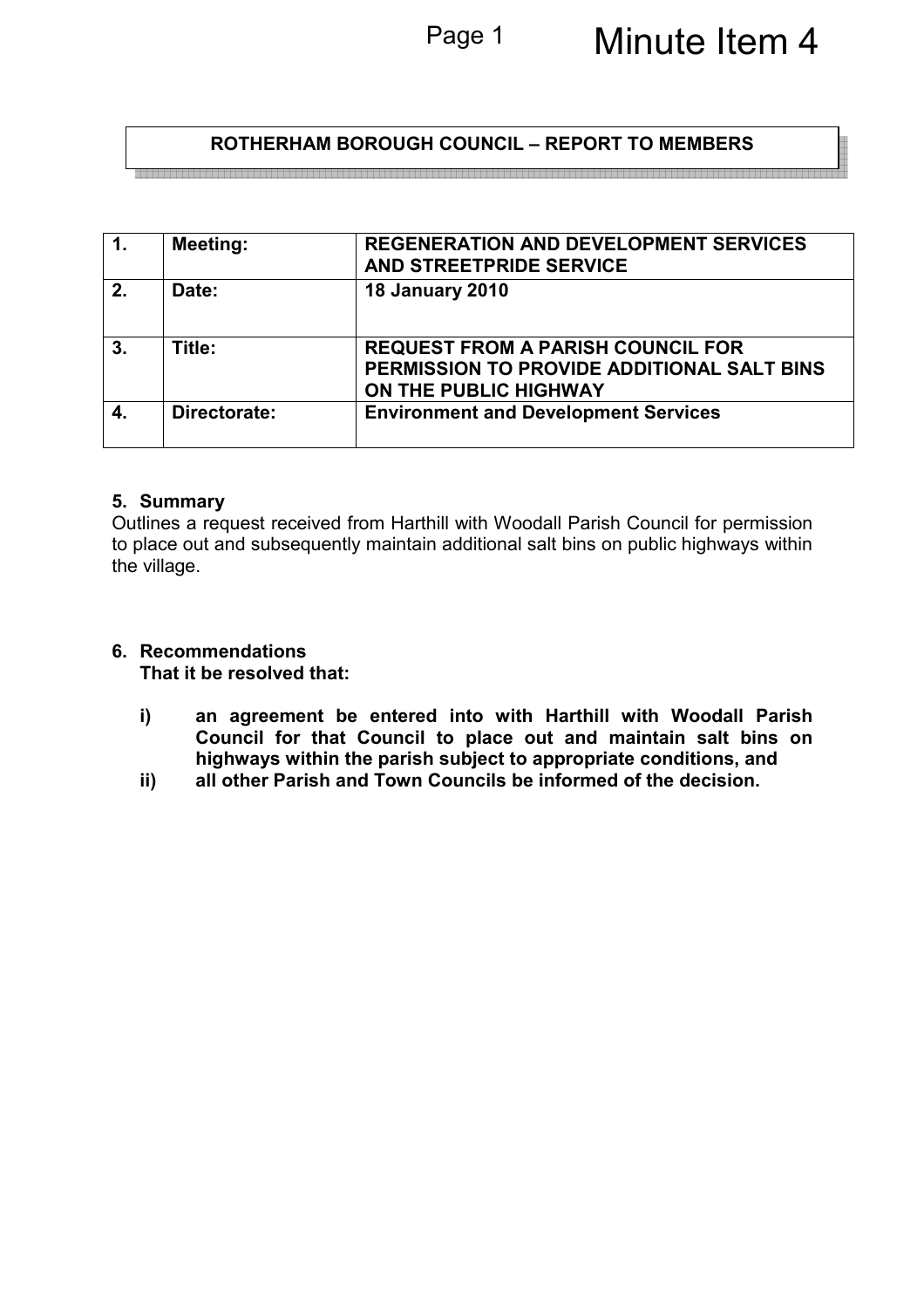#### **7. Proposals and Details**

An application has been received from Harthill with Woodall Parish Council for permission for the Parish Council to place out and subsequently service salt bins at locations throughout Harthill. The Parish Council do not feel that the Borough Council provide an adequate Winter Service through the village and wish to supplement this by provision of additional salt bins.

There are 4 proposed locations:

- o Hard Lane at the junction with Northlands
- o Union Street at the junction with Serlby Lane
- o Whinney Hill at the junction with Crescent
- o At the end of Pryor Mede

These sites do not meet the criteria used for the Council to provide and maintain bins ourselves.

There may well be interest from other Parish Councils to provide similar services on streets within their areas.

It is suggested that if agreements with Town or Parish Councils are entered into for those Councils to provide and maintain salt bins in addition to those provided by the Borough Council then they should be subject to certain conditions:

- $\circ$  Locations put forward be subject to prior consultation with residents where the bins are proposed to be sited.
- o Locations be agreed as suitable by Streetpride's enforcement officers prior to any application.
- o The bins should be clearly labelled as the property and responsibility of the Town / Parish Council.
- o The bins have a contact number for servicing or reporting problems.
- $\circ$  The bins should preferably be a distinctive colour from those provided by the highway authority (green is suggested).

If Cabinet Members agree to the request from Harthill with Woodall Parish Council then the winter services policy will require amendment as shown in the appendix attached.

#### **8. Finance**

There are no financial implications for the Borough Council

#### **9. Risks and Uncertainties**

Despite the measures to identify responsibility for the bins described above calls related to the bins can be expected to be received by Streetpride Connect. There may also be requests made to the Council for additional bins to be provided in similar situations citing these as a precedent.